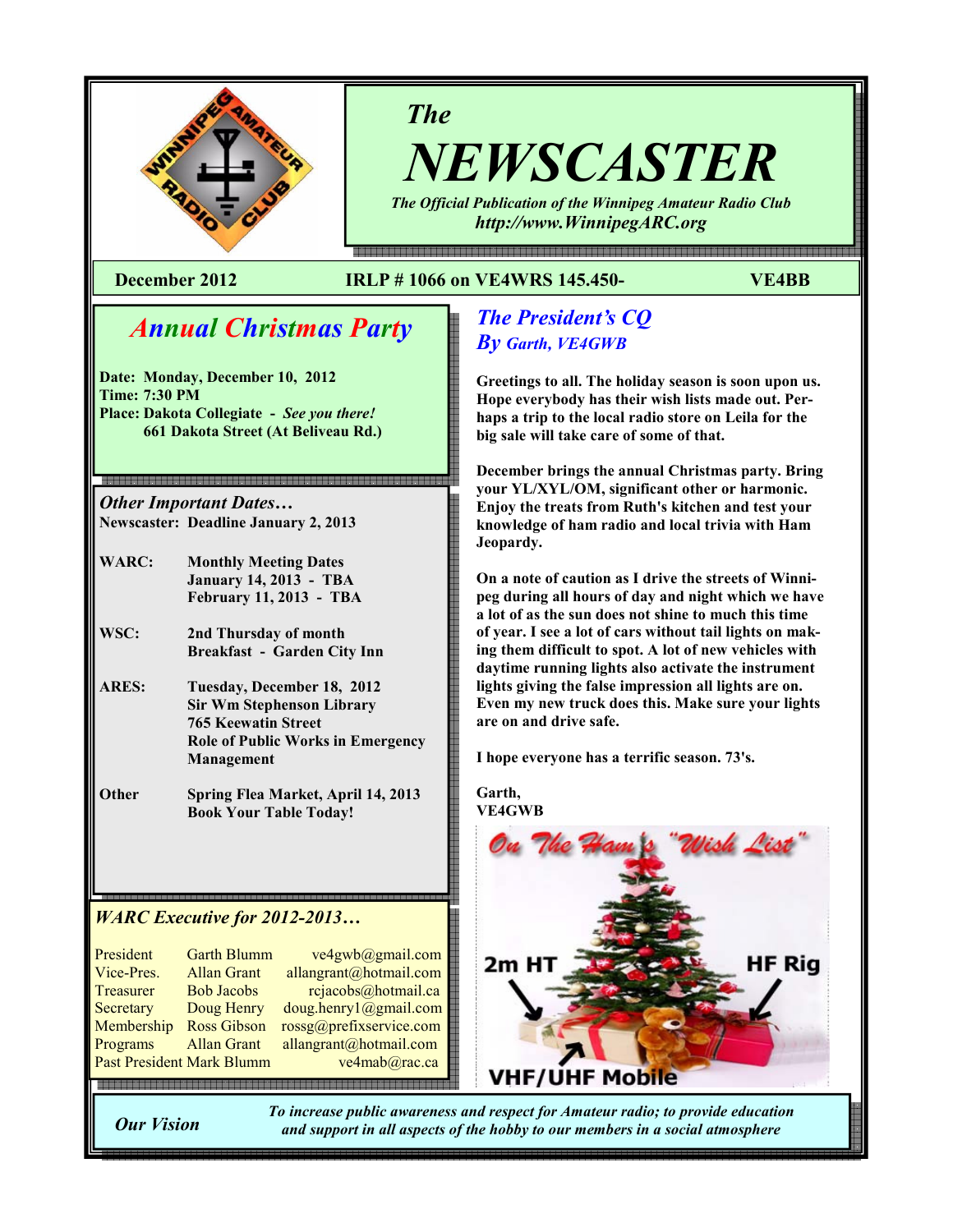| <b>WARC Meeting Minutes,</b>                                                                             | Our new improved Basic Short Course (BSC) looks like                                                                 |
|----------------------------------------------------------------------------------------------------------|----------------------------------------------------------------------------------------------------------------------|
| <b>November 12, 2012</b>                                                                                 | this:                                                                                                                |
| <b>Taken by Doug Henry, VE4TG</b>                                                                        | 4 consecutive full-day Saturdays, 0900-1600 hours with                                                               |
|                                                                                                          | 50-minute classes, 10-minute breaks, and one hour for                                                                |
| Vice President Allan VE4AJG called meeting to order                                                      | lunch.                                                                                                               |
| at 1935.                                                                                                 |                                                                                                                      |
|                                                                                                          | Qualified amateur radio operators ("hams") are volun-                                                                |
| <b>Introductions:</b>                                                                                    | teer instructors.                                                                                                    |
| Several visitors Paul, Stan, Daniel, at meeting. 38 in                                                   |                                                                                                                      |
| attendance.                                                                                              | <b>Textbook: Coax Publication's Canadian Amateur Ra-</b><br>dio Basic Qualification Study Guide, 8th ed. (\$50       |
| <b>Minutes:</b>                                                                                          | through WARC). Students have pre-course reading                                                                      |
| Previous minutes accepted as published, Seconded: 1st                                                    | and memory work.                                                                                                     |
| <b>VE4HK, 2nd VE4GWN</b>                                                                                 |                                                                                                                      |
|                                                                                                          | Homework between classes consists of pre-reading                                                                     |
| <b>RAC Report:</b>                                                                                       | chapters, doing worksheets, practice exams, and mem-                                                                 |
| <b>Not Available</b>                                                                                     | ory work. IC's exam, conducted by an independent                                                                     |
|                                                                                                          | examiner, costs \$5.00 per student and will be part of                                                               |
| <b>Treasurer's Report by Bob VE4RCJ:</b>                                                                 | the last class. Course cost per student is \$65, which<br>includes the textbook.                                     |
| (Info not available at press time)                                                                       |                                                                                                                      |
|                                                                                                          | All students pre-register using our application form                                                                 |
| <b>Membership Report by Ross VE4RWG:</b>                                                                 | and prepay by cheque or money order. When we open                                                                    |
| No info this meeting.                                                                                    | registrations, all persons on my "interested list" will                                                              |
|                                                                                                          | receive registration info and an application form at the                                                             |
| <b>ARES Report by Jeff VE4MBQ:</b>                                                                       | same time. Then applications will be processed on a                                                                  |
| A comprehensive Winnipeg ARES report was included                                                        | first come, first served basis.                                                                                      |
| in the NOV newsletter. Also included was a typographi-                                                   |                                                                                                                      |
| cal error, page 5, 4th paragraph – the Communications                                                    | Here's what's planned:                                                                                               |
| exercise that VE4s WR, AJO & CY were involved with<br>was centred on the province of British Columbia.   | 1. BSC 3 will be run at the Winnipeg Senior Citizens                                                                 |
|                                                                                                          | Radio Club, 598 St. Mary's Road, 2nd floor. Course                                                                   |
| Bottom right half of page 5 listed the "reportable" win-                                                 | dates are Saturdays, Jan 12, 19, 26 and Feb 2, 2013.                                                                 |
| ter weather elements that Forecast Staff at PASPC                                                        | This course will be available to 18 adults and youth.                                                                |
| want to hear about.                                                                                      |                                                                                                                      |
|                                                                                                          | 2. SHS - BSC 1 will be run at the Shaftesbury High                                                                   |
| Three ARES members attended last week's Disaster                                                         | School in Charleswood primarily for teachers and stu-                                                                |
| <b>Management Conference. ARES PIO Jim Sutton</b><br><b>VE4SIG, Portage ARES EC Bill Simm VE4ALW and</b> | dents. Others can attend as well. All of the info above<br>applies here too. Course dates are Saturdays, Jan 19,     |
| myself found the speakers & topics at the three day                                                      | 26 and Feb 2 and 9, 2013. Details are being worked out.                                                              |
| conference very interesting and enjoyed the networking                                                   |                                                                                                                      |
| opportunities that we encountered outside of the formal                                                  | 3. BSC 4: Maybe there will be a course at the Seniors                                                                |
| sessions.                                                                                                | on the four Saturdays in April, 2013. No guarantees.                                                                 |
|                                                                                                          |                                                                                                                      |
| The next Winnipeg ARES General Meeting is TUE 20                                                         | 4. Workshop for New Instructors: Saturday, Nov 17,                                                                   |
| NOV 1900h Sir Wm Stephenson Library 765 Keewatin                                                         | five recent grads will be learning how to teach the Basic<br>Short Courses. That will bring the total of current in- |
| Street.                                                                                                  | structors to 18.                                                                                                     |
| <b>Education Report by David, VE4DAR:</b>                                                                |                                                                                                                      |
| The Winnipeg Amateur Radio Club (WARC) revised                                                           | <b>DX Report by Adam VE4SN:</b>                                                                                      |
| the format of the Basic Course from two nights a week                                                    | CW stations on 10m today, 20m open as well, most ac-                                                                 |
| for three months to 3-day Basic Short Courses modeled                                                    | tivity was from European stations. He is hoping for                                                                  |
| after weekend courses offered in Alberta. That experi-                                                   | improvement in the short term.                                                                                       |
| ment produced 19 new hams.                                                                               |                                                                                                                      |
|                                                                                                          | <b>New Advanced Course:</b>                                                                                          |
|                                                                                                          | Peter VE4TTH, additional info to be provided at next                                                                 |
| 2                                                                                                        | meeting.                                                                                                             |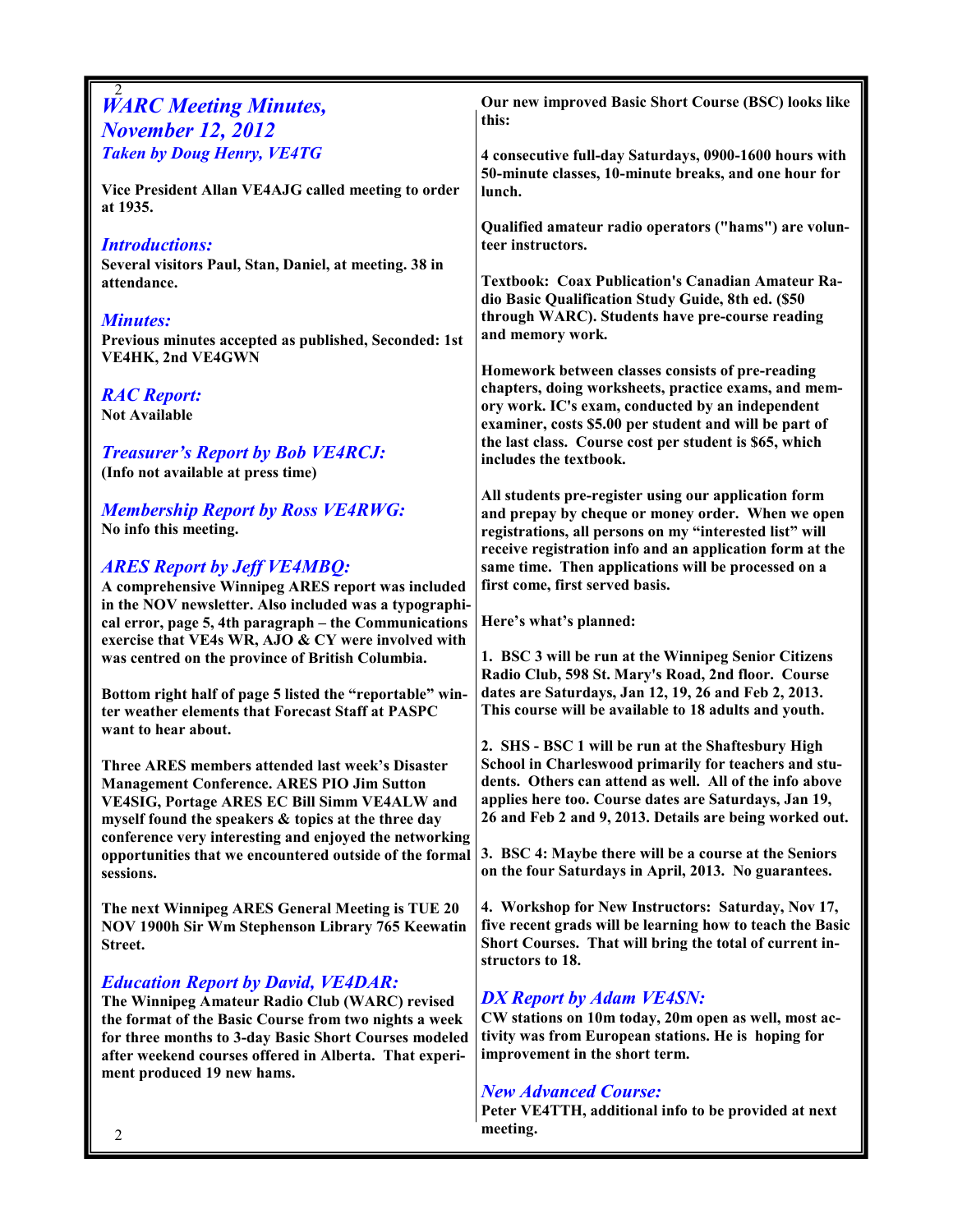#### 3 CQ "Worked All Winnipeg Award" What have you done to "promote amateur radio this week" That line we credit to an old News stalwart, Peter **WORKED ALL WINNIPEG** Parker with using in his old VK1 and VK3 casts many years ago and it still stands true -WIA New Business: m The 30 boxes of QST magazine dating from 1930s are still available. Volunteers to help disperse them to interested parties are still required. For new hams (and veterans that have not received it yet) WARC will hold a WAW simplex weekend. VE4JDH Hamish inquired about issuance of member-Through repeaters it is easy with a portable or mobile ship cards for club members. The President will reto work all of Winnipeg and the world with the help of spond at next meeting. IRLP and D-STAR but simplex FM radio to radio can be a challenge. Finding a clearing to call from or use a Jeff VE4MBQ moved motion to adjourn, seconded by extended whip on your HT will help. Or use a magnetic Dick VE4HK. mount on your car. If operating from home try your base antenna or mag mount on a pie plate on your bal-The evening ended following an interesting and inforcony if in a apartment. There are many tricks. The fun mative presentation on HF DX communications pracis in trying. tise and techniques by Adam VE4SN. So on Saturday December 15th 8:00am to Sunday De-WARC Spring Flea Market cember 16th 10:00pm I encourage Winnipeger's to tune their rigs to 146.520 simplex and call and listen for \*\*\*\*\*\*\*\*\*\*\*\* "CQ, Worked all Winnipeg" contacts. And see what can be done with FM simplex. Do you have an 1895, or 1957 or 1991 calendar lying around your hamshack? Though not a official contest the times do not matter if you log contacts outside that time. This is to create a If you do, you can mark Sunday, April 14 as the date good window of opportunity for contact. for the WARC Spring Flea Market!! Stations within Manitoba, including the City of Winni-If you don't have one of those calendars, run out and peg, must work at least 25 different Winnipeg stations get one for 2013, and mark April 14. The WARC Flea to qualify. Without the use of a repeater. Market will take place at our favourite venue, Heritage Victoria Community Club, 950 Sturgeon Road. QSL cards are not required. A certified COPY of your log book, with the signatures of two other Hams who Good tables are going fast. Contact Ruth VE4XYL have checked your log, is all that is necessary along 204-837-6915 or ve4se@mts.net. Tables are still only with a \$2 administration fee. If possible you can hand \$5.00 for WARC members, and \$10.00 for everyone the log to Dick, VE4HK in person at the "Arches" on else. Saturday mornings or at a WARC meeting so the award can be presented in person to honour the recipi-The two Flea Markets are the perfect opportunity for ent. an eyeball QSO with all those people you talk to over 2 meters. There is always wonderful junque to trans-If it is not possible to meet in person it can be sent by fer from somebody's basement to yours. mail to: Ruth's Kitchen serves the finest coffee and muffins "WORKED ALL WINNIPEG AWARD" this side of heaven! What more could anyone want? Custodian, Dick Maguire VE4HK c/o Winnipeg Senior Citizens Radio Club Inc. Watch this space for further developments. 598 St. Mary's Road Winnipeg, MB Dick Maguire VE4HK R2M 3L5 Flea Market Coordinator 3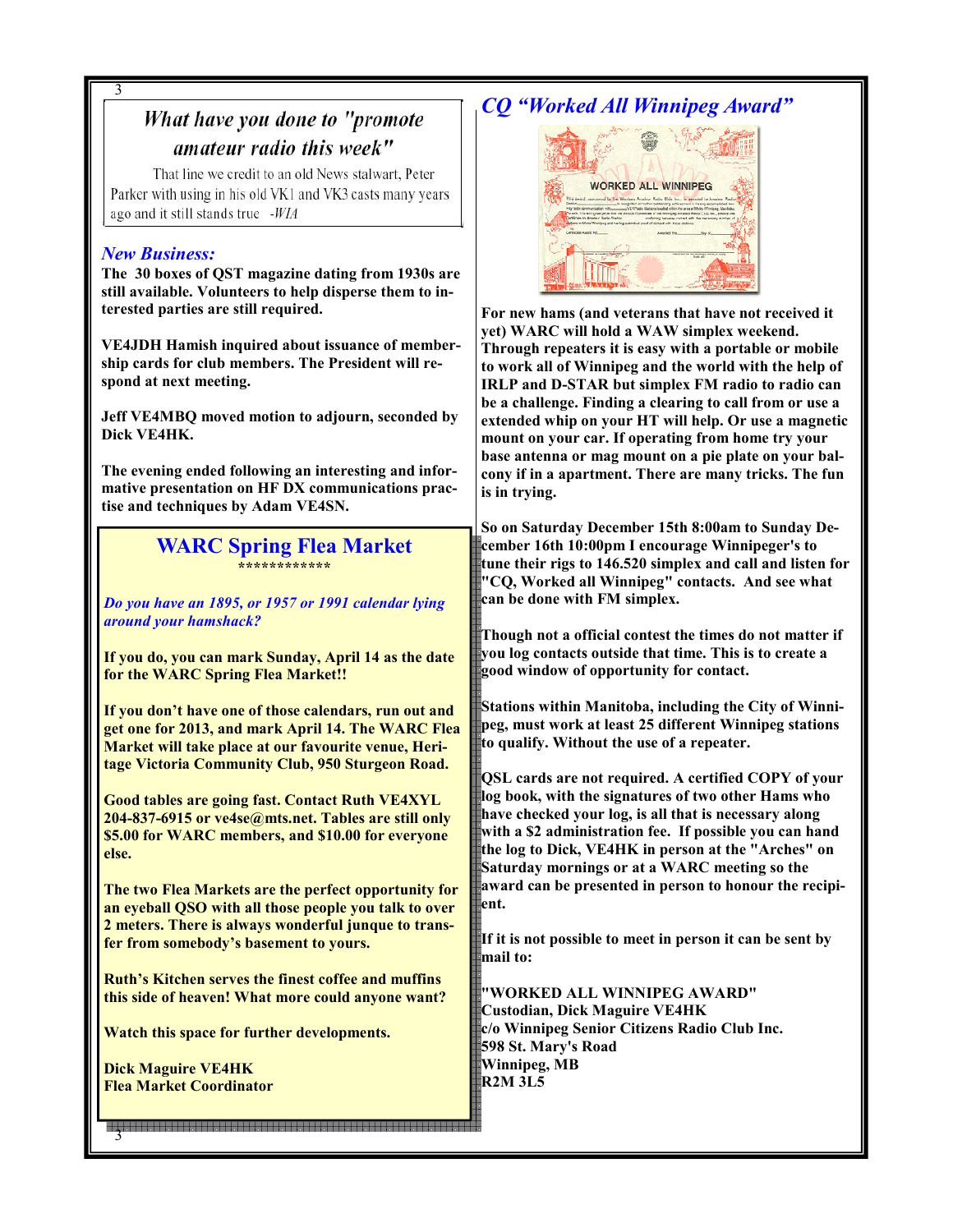#### 4 Winnipeg ARES Jeff Dovyak VE4MBQ ve4mbq@rac.ca

City of Winnipeg Emergency Preparedness Coordinator Randy Hull and his colleagues on the Manitoba Disaster Management Conference Planning Committee facilitated attendance of three ARES members – we can't thank Randy and his fellow committee members enough! Winnipeg ARES was represented at the conference 7-9 NOV by Winnipeg ARES PIO Jim Sutton VE4SIG and EC Jeff Dovyak VE4MBQ. Portage ARES EC Bill Simm VE4ALW was also able to attend. From my perspective it was an excellent use of three vacation days. The speakers and topics were very interesting and the networking opportunities were immeasurable.

City of Winnipeg Manager of Web Development Ashley Sokal and alternate Emergency Public Information Team (EPIT) Coordinator Pam Sveinson delivered a presentation on "Using Social Media for Emergency Public Information" at the NOV ARES General Meeting. This was a great presentation and one that Ashley and Pam gave at the recent Disaster Management Conference. We have a lot of thinking to do within ARES with regard to increasing use of Social Media, particularly with respect to Emergency Operations. You can follow us on Twitter @wpgares.

Our next General Meeting is TUE 18 DEC 1900h at Sir Wm Stephenson Library 765 Keewatin Street. Derrick Saedal, City of Winnipeg Public Works Emergency Coordinator will be giving us a presentation on "Role of Public Works in Emergency Management" – this should be pretty easy for Derrick, he gave the presentation at the Disaster Management Conference too.

### SHAFTESBURY HIGH ALTITUDE ROBOTICS PROJECT By, Robert Striemer, VE4SHS

We finally have our SHARP 3.0 slide show going on the Shaftesbury High School home page.

#### http://www.pembinatrails.ca/shaftesbury/

Please click on the picture of the student soldering to start the slide show.

We are almost in a position to attempt another launch (SHARP 3.1) but given the climate, that may be awhile yet. We are moving forward on plans for SHARP 4 and Shaftesbury is hosting a Basic Amateur Radio certification course on four Saturdays beginning in January which we hope will be well attended. The \$65 fee includes a textbook and exam.



### WSCRC's Annual General Meeting David, VE4DAR

President Ed Oakes VE4OAK chaired the Winnipeg Senior Citizens Radio Club's Annual General Meeting on November 21 at the Canad Inn on McPhillips. Twenty-two members heard reports and participated in the elections.

Treasurer Sue VE4SYM reported the treasury to be in good shape for next year. Under Education, David VE4DAR noted 19 new hams graduated from recent Basic Short Courses at WSC. More courses are planned for the Seniors and Shaftesbury High School in 2013. The meeting confirmed the classroom for Basic Short Courses for the Saturdays in April. The Board also voted to grant classroom space to Peter VE4TTH for an Advanced Course on Mondays and Thursdays in the New Year.

Adam VE4SN chaired the elections with these results: 13 Board Members were elected. A Seniors Club founder and long-serving member, Bert VE4AND, was elected President. Gil VE4AG is going to be busy as Vice President and Secretary. Ed VE4YU kept the Treasurer's portfolio.

Four persons were accepted as new members: Bob Moisey, Hamish Donaldson, Wendell Loewen and Jim McKinley. The next event will be the club's Christmas Party on November 27. Everyone have a Merry Christmas and Happy New Year!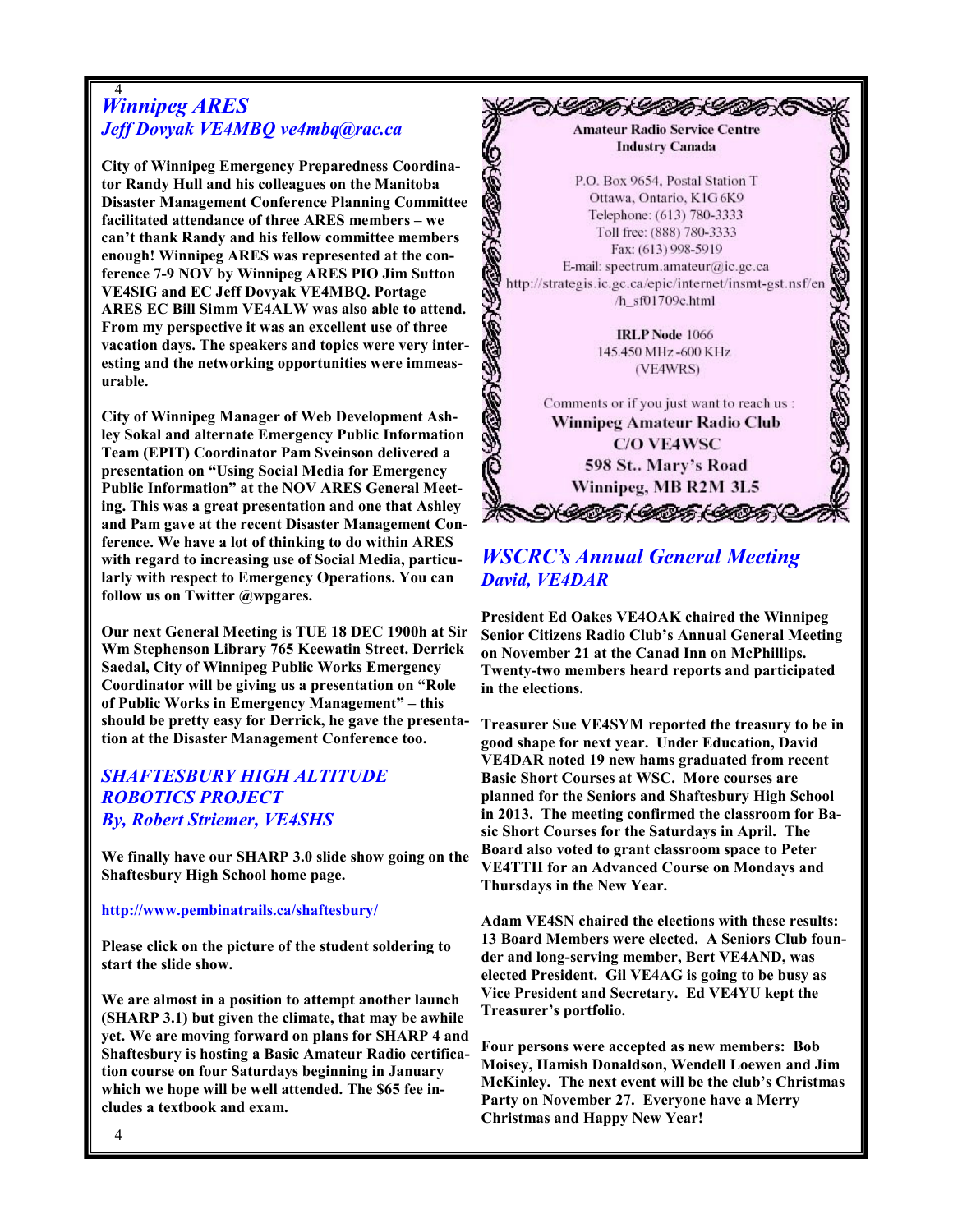#### 5 Lots Happening in Education By David VE4DAR

On November 14, Roger VE4RLF and I met with Rob Striemer VE4SHS at Shaftesbury High School to plan

Basic Short Courses there. The first one begins on January 19, 2013. That prompted the production of display boards of resistors, capacitors,



cables and connectors for Shaftesbury.



We thank Rick VE4OV and Prairie Mobile for donating components, and Lawrence VE4SS and Henry VE4AUT (Above) for making the boards.



New Instructors Workshop Nov 17, 2012

With a goal of creating a cadre of instructors suited to teaching the new Basic Short Courses, five recent grads were oriented to our approach on November 17. That increases our total to 18 active instructors with an additional six in reserve. An All Instructors Meeting was held on November 24. At that time the Course Schedules for the Seniors and Shaftesbury were confirmed. BSC 3 begins January 12, 2013, at the Seniors.



BSC Instructors Meeting Nov 24, 2012



Forfeiting his breakfast with the boys at The Arches, Rolf VE4VZ (Above) generously donated his time to conducting a workshop for new hams on Saturday, December 1, 2012. Ten persons from BSC 1 and BSC 2 braved icy roads to receive tips from Rolf about buying equipment and setting up their first stations. Using equipment from the Seniors museum, Rolf illustrated his points with effect. As a consequence, when I asked the group if they would like another workshop, there was a very clear, "Yes!"

If you know someone who might be interested in a Basic Short Course, ask them to email ve4dar@rac.ca for registration information and forms. We process the forms on a first come, first served basis until the classes are full.

Now is the time to register for January courses!

5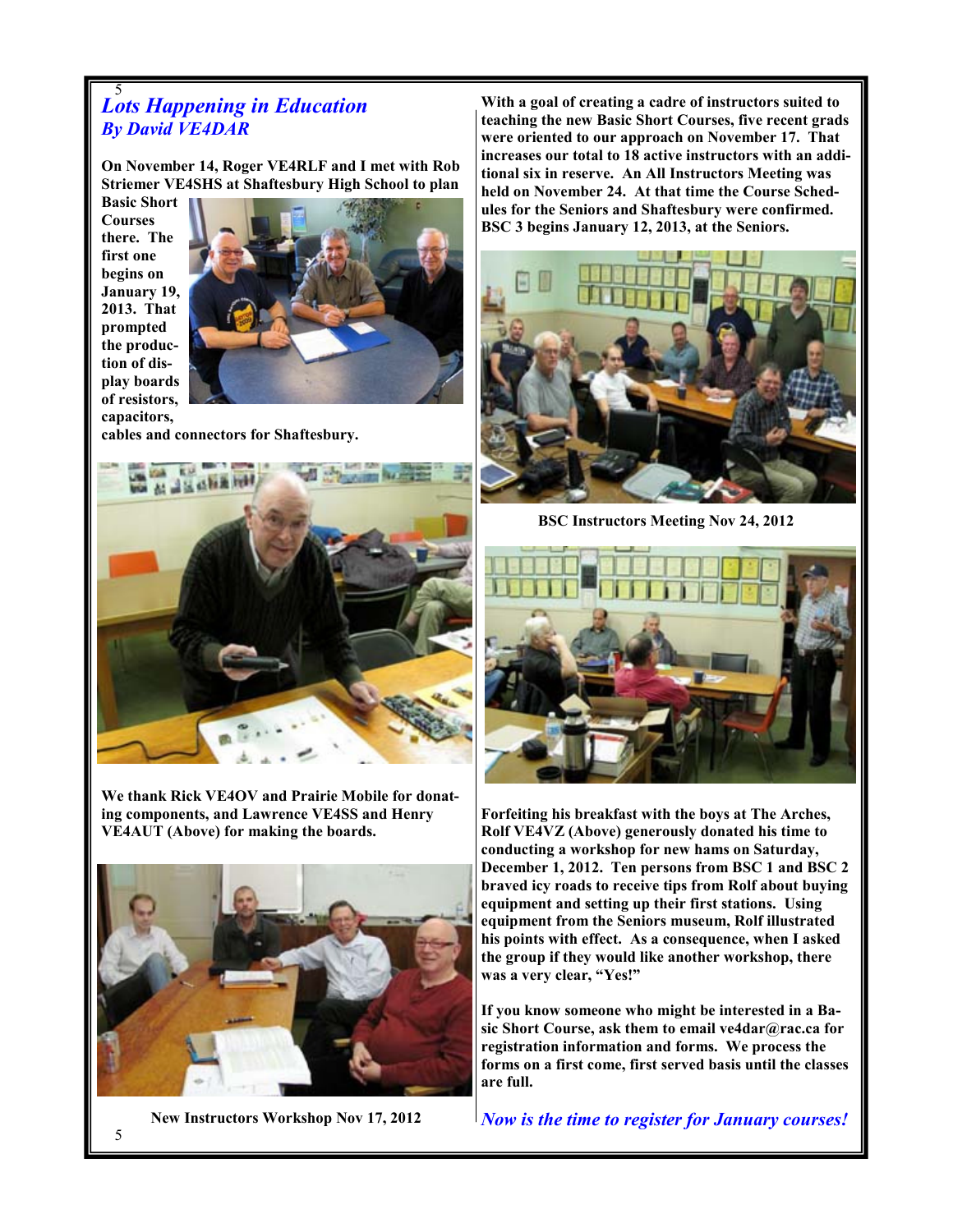### 6 Contest Calendar

Extracted From http://www.hornucopia.com/contestcal/

#### For December …

NAQCC-EU Monthly Sprint 1800Z-2000Z, Dec 12 QRP Fox Hunt 0200Z-0330Z, Dec 14 NCCC Sprint 0230Z-0300Z, Dec 14 Russian 160-Meter Contest 2100Z-2300Z, Dec 14 OK DX RTTY Contest 0000Z-2400Z, Dec 15 Feld Hell Sprint 0000Z-2400Z, Dec 15 Croatian CW Contest 1400Z, Dec 15

ARRL Rookie Roundup, CW QRP ARCI Holiday Spirits Homebrew Sprint

 2000Z-2359Z, Dec 16 Run for the Bacon QRP Contest 0200Z-0400Z, Dec 17 QRP Fox Hunt 0200Z-0330Z, Dec 19 QRP Fox Hunt 0200Z-0330Z, Dec 21 NCCC Sprint 0230Z-0300Z, Dec 21 AGB-Party Contest 2100Z-2400Z, Dec 21 Lighthouse Christmas Lights QSO Party 0001Z, Dec 22

 to 2359Z, Jan 1 RAEM Contest 0000Z-1159Z, Dec 23 SKCC Sprint 0000Z-0200Z, Dec 26 QRP Fox Hunt 0200Z-0330Z, Dec 26 DARC Christmas Contest 0830Z-1059Z, Dec 26 NAQCC Straight Key/Bug Sprint

QRP Fox Hunt 0200Z-0330Z, Dec 28<br>NCCC Sprint 0230Z-0300Z, Dec 28 0230Z-0300Z, Dec 28 RAC Winter Contest 0000Z-2359Z, Dec 29 Stew Perry Topband Challenge 1500Z, Dec 29

#### Into January …

SARTG New Year RTTY Contest 0800Z-1100Z, Jan 1 AGCW Happy New Year Contest 0900Z-1200Z, Jan 1 QRP Fox Hunt 0200Z-0330Z, Jan 2 QRP Fox Hunt 0200Z-0330Z, Jan 4 NCCC Sprint Ladder 0230Z-0300Z, Jan 4 PODXS 070 Club PSKFest 0000Z-2400Z, Jan 5 ARRL RTTY Roundup 1800Z, Jan 5 to 2400Z, Jan 6 EUCW 160m Contest to 0700Z, Jan 6 QRP Fox Hunt 0200Z-0330Z, Jan 9 QRP Fox Hunt 0200Z-0330Z, Jan 11 NCCC Sprint Ladder 0230Z-0300Z, Jan 11 Hunting Lions in the Air Contest 0000Z, Jan 12 to 2400Z, Jan 13 WW PMC Contest 1200Z, Jan 12 to 1200Z, Jan 13 MI QRP January CW Contest 1200Z, Jan 12 to 2359Z, Jan 13 North American QSO Party, CW 1800Z, Jan 12

to 0600Z, Jan 13

Menth The Manitoba Repeater Society operates and maintains a linked repeater system across southern Manitoba, including Winnipeg. If you are a user of any of these repeaters, we urge you to support the group by becoming a member. to 1400Z, Dec 16<br>1800Z-2359Z, Dec 16 VE4MAN - Starbuck, VE4CDN - Morris, VE4PLP - Portage, VE4MRS - Bruxelles, VE4GIM - Gimli, VE4MIL - Milner Ridge VE4EMB - Hadashville, VE4FAL - Falcon Lake, VE4WPG - Winnipeg, VE4VJ - Winnipeg, VE4WRS - Autopatch & IRLP link Winnipeg Links to repeaters in Ontario, Brandon, Selkirk and soon to be the Dauphin & area. info@mb-repeater-society.ca http://www.mb-repeater-society.ca/ http://www.facebook.com/ManitobaRepeaterSociety 0130Z-0330Z, Dec 27 Are you a RAC member?? to 1500Z, Dec 30 http://www.rac.ca VoIP Hurricane Prep Net & CANWARN Weather Radio Listeners Net 2012-11-27 Reminder: VoIP Hurricane Prep Net & CANWARN 'Weather Radio Listeners Net' Combined on Saturday 201-12-01 at 7 PM EST/0000 UTC A reminder that the last VoIP Hurricane Prep Net for 2012 and the CANWARN 'Weather Radio Listeners' Net will be combined for Saturday December 1st, 2012 at 7 PM EST/0000 UTC immediately following SKY-WARN Recognition Day (SRD) 2012.

Continued…..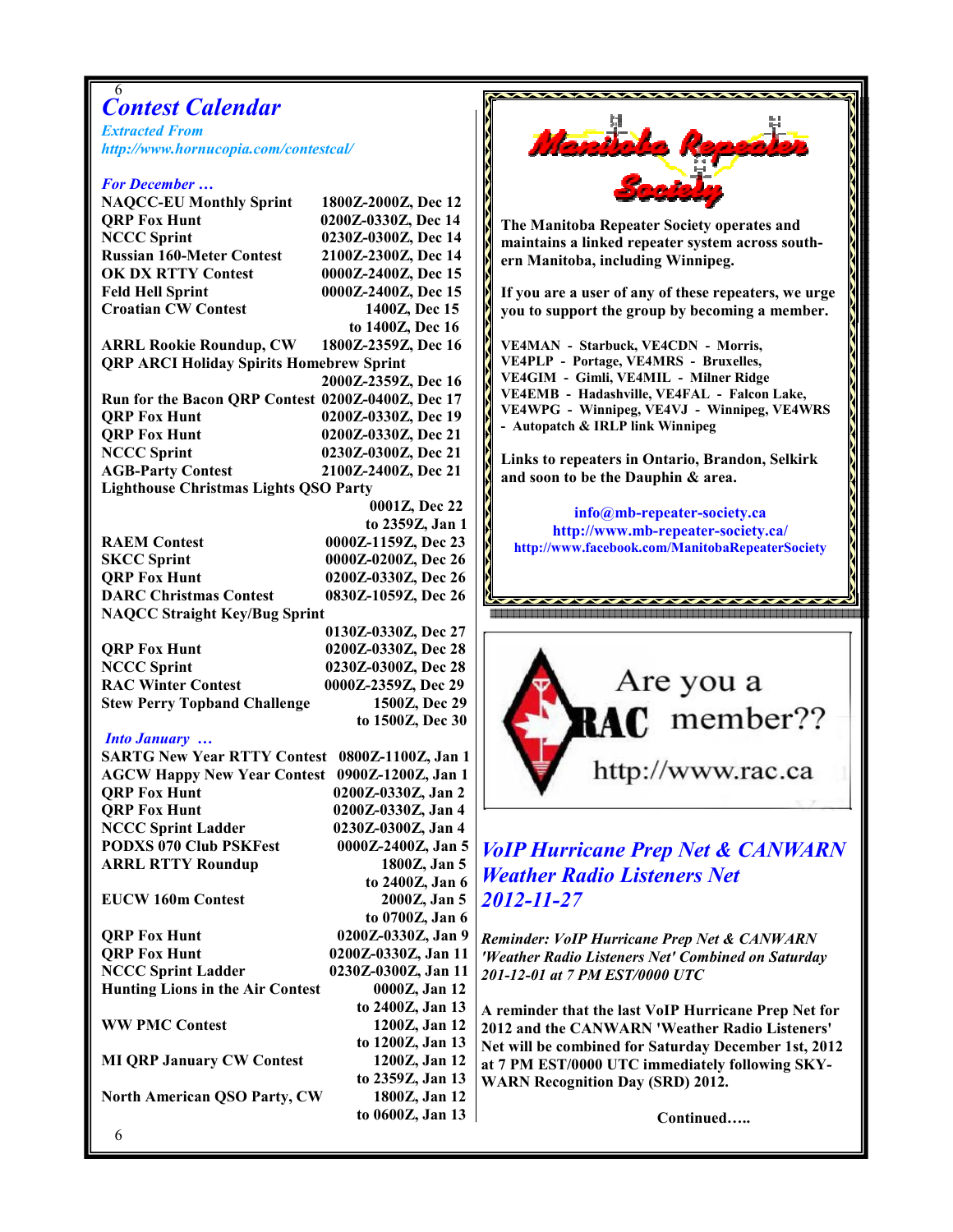7 The CANWARN 'Weather Radio Listeners' Net takes place weekly on Saturday Evenings at 7 PM EST and the net was backed up one hour to allow folks from their net to participate in the VoIP Hurricane Prep Net. Since that was done, we kept the VoIP Hurricane Prep Net at 8 PM EST to encourage participation in both nets on Saturday Evenings. With SRD being an all day event and the fact that the CANWARN 'Weather Radio Listeners' Net was at 7 PM and we didn't want people to have to wait until 8 PM to check into our net after what is typically a long day of operating, we have combined the nets to take place at 7 PM EST immediately following SRD 2012.

We hope folks will check into this combined net and this combined net will be the last VoIP Hurricane Prep Net for 2012 as we revert to the first Saturday of the month at 8 PM EST/7 PM CST for the non-hurricane season months. Thanks to all for their continued support of the VoIP Hurricane Net!

73,Rob-KD1CY. Director of Operations for the VoIP Hurricane Net James (Jim) Langille VE1JBL Member 9887 e-mail: ve1jbl@eastlink.ca Web: http://www.maritimeamateur.ca/

## Press Release - Steven Spielberg's "Lincoln" 2012-11-25

Morse Telegraph Club, Inc. 29150 Windsor Rd. Culpeper, VA. 22701

"Morse Telegraph Club members play a key role in Spielberg's Lincoln"

Members of the Morse Telegraph Club, an association of retired railroad and commercial telegraphers, historians, radio amateurs and others with an interest in the history and traditions of telegraphy and the telegraph industry played an important role in the production of "Lincoln."

According to James Wades (WB8SIW), International President of the Morse Telegraph Club, several members provided period telegraph instruments for use in the construction of the War Department Set. Most notably, Tom Perera (W1TP), Derek Cohn (WB0TUA), Kevin Saville (N7JKD), and Roger Reinke provided sufficient telegraph instruments to equip the sixteen operating positions portrayed at the War Department.

7 minor roles as Extras. Jim also worked with production Jim Wilson (K4BAV) and his son, Matt Wilson had

staff and the actors to explain telegraph technology and the role of the telegrapher.

Jim Wades (WB8SIW) who was employed as a Technical Advisor for the production, worked with set designers over a period of months to develop the War Department telegraph scenes. Mr. Wades coordinated the process of procuring the necessary instruments and served as a historical consultant as the telegraph scenes were developed.

Nine of the sixteen telegraph positions depicted in the War Department were fully operational. These instruments could be operated in any combination through the use of a specialized computer program and terminal units custom built by Mr. Wades for the process. When necessary, a hand key could be inserted in the individual telegraph loops so messages could be improvised.

Mr. Wades worked with the producers to develop historically appropriate message traffic that fit the sequence of the script. However, as the movie was edited, the final product evolved into a more generic facsimile of Morse traffic. However, those with a background in land line telegraphy will hear the occasional snippet of message traffic in the audio track of the movie.

"We are very pleased that Mr. Spielberg and his staff took the time to treat the telegraph with dignity and respect," said Mr. Wades. "It is a pleasure to be associated with a high quality motion picture that can genuinely be classified as not just entertainment, but as a work of art," he added.

The Morse Telegraph Club was founded in 1943 to perpetuate the knowledge, history and traditions of telegraphy. Chapters are located throughout the United States and Canada. Members are actively involved in a variety of projects including presenting talks on the history of telegraphy to historical societies, schools, and Amateur Radio organizations. Chapters throughout the US and Canada have worked with public museums to build historically correct telegraph exhibits. Members also regularly demonstrate telegraphy at historical events throughout North America.

Complete coverage of the making of the telegraph scenes in "Lincoln" will be published in an upcoming issue of "Dots and Dashes," the official journal of the Morse Telegraph Club.

For more information or interviews, please contact: International President, Morse Telegraph Club, Inc. 269-650-0215 jameswades@gmail.com http://www.morsetelegraphclub.org/